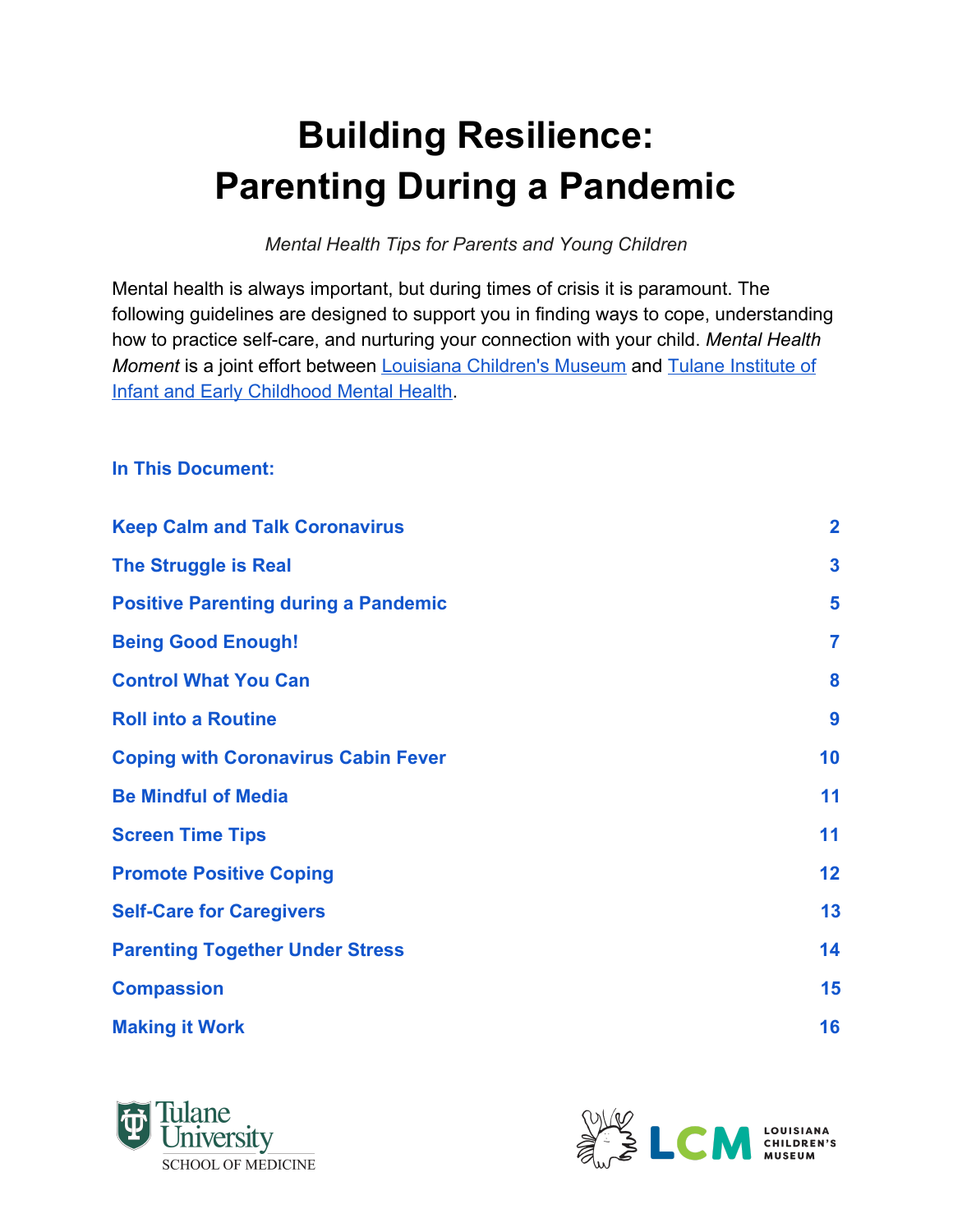#### <span id="page-1-0"></span>Keep Calm and Talk Coronavirus

Your children might ask questions about what's happening, they might make up their own stories about what they think is going on, and very young children may just pick up on changes in the family routine and not understand why things are different. It's best if they hear information about coronavirus directly from you!

Take into consideration your child's developmental and language level when offering to start a conversation with them. Start by asking what they've heard about coronavirus or COVID-19. Listen to what they have to say. If they express something that's inaccurate, correct it in a simple, age-appropriate way. Ask what questions they might have. [This](http://childparentpsychotherapy.com/wp-content/uploads/2020/04/HealthCareHeroes_Kids_Covid19.pdf?fbclid=IwAR050XQMI1k2gon_-35paCxfU8ALg_oQ_zlymcl7nW9oXuVv3i1gzT6Y65A) [source](http://childparentpsychotherapy.com/wp-content/uploads/2020/04/HealthCareHeroes_Kids_Covid19.pdf?fbclid=IwAR050XQMI1k2gon_-35paCxfU8ALg_oQ_zlymcl7nW9oXuVv3i1gzT6Y65A) for "Helper Heroes" has some guidance for talking to children, especially for those parents and caregivers who are still working in helping capacities (e.g., cashiers in grocery stores, medical staff, delivery-persons) or who have to separate from their children for a while for safety reasons. Some of the basic suggestions include letting children know that: doctors are learning more about this every day; most people who get sick get better; this won't last forever; and there are lots of things we can do to protect ourselves – like washing our hands and staying home. Respond to their questions with brief, simple answers that don't give more details than they need to know.

Be empathetic to your child's feelings and worries and reassure them that you are doing your very best to keep them safe and well. You know your child's temperament better than anyone else, so also let that guide you – you don't need to force your child to have a long conversation or ask you questions if that doesn't suit them. You can open the door to a conversation and read their cues about how much or little they need to talk about it.

It's more than what you say, of course, because children are very perceptive! They are quick to pick up on parents and caregivers' anxiety and fear, and they take cues from you about how to react. Try to keep a calm, reassuring tone when discussing the pandemic. Be mindful of not only what you say around your children but also how you say it. Kids are excellent at reading your tone and facial expressions. This is especially true for younger kids. If your child is worried about you, convey hope and confidence as



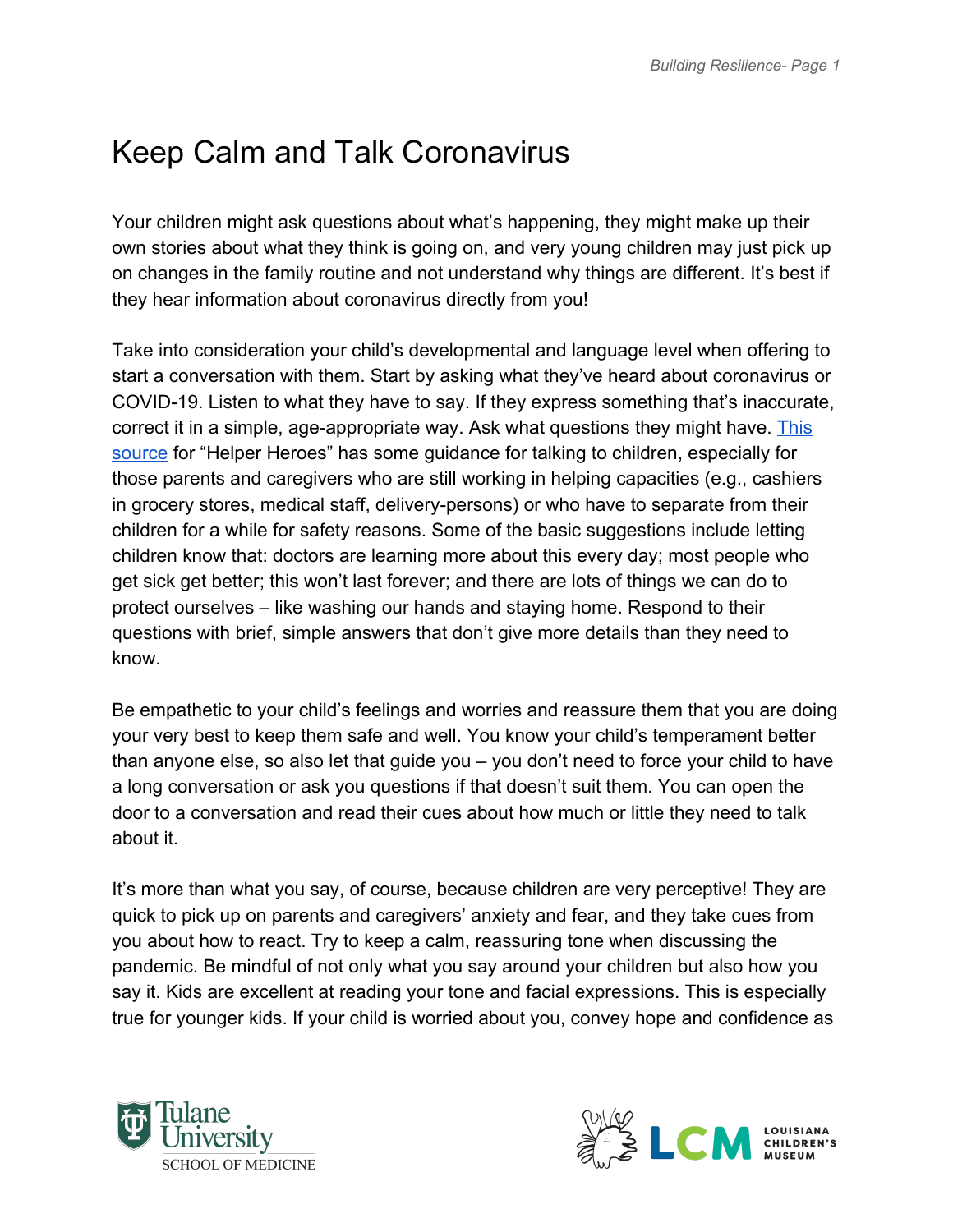much as you can without making promises that you may not be able to keep. So, you might tell your child that you are working very hard to keep away germs and stay safe.

Children's concerns can vary based on their developmental age. Infants and toddlers will react primarily to your mood and behavior. At three or four years of age, your child may be curious about why people are wearing masks or why they no longer see their grandparents frequently. For help answering their questions in a simple way, visit the [Zero to Three website.](https://www.zerotothree.org/resources/3265-answering-your-young-child-s-questions-about-coronavirus)

School age children understand better when we use clear, simple language when talking to them. Check in with your own emotional state before talking to them about their worries. Take a minute to breathe before you answer their questions so you can maintain a neutral tone. Avoid giving more information than they are requesting. Scholastics has excellent resources to explain Coronavirus based on a child's age. Read this [article](https://letsfindout.scholastic.com/etc/classroom-magazines/reader.html?id=8-010319) for kids in Pre-K to 3rd grade or this [article](https://sn56.scholastic.com/issues/2019-20/031620/coronavirus.html#On%20Level) for kids in 4th-6th grade. For more tips on how to ask questions to kids about Coronavirus, visit the [National Child](https://www.nctsn.org/sites/default/files/resources/fact-sheet/supportingchildren-covid-factsheet.pdf) [Traumatic Stress Network](https://www.nctsn.org/sites/default/files/resources/fact-sheet/supportingchildren-covid-factsheet.pdf) or the [Child-Mind Institute](https://childmind.org/article/talking-to-kids-about-the-coronavirus/).

#### <span id="page-2-0"></span>The Struggle is Real

While adults can use words to express their feelings, young children often share their anxiety and distress with us through their behavior. Right now, lots of things are different and despite our best efforts, children can experience worry, uncertainty, anger, sadness, or fearfulness related to things they've seen, heard, or experienced. Children don't yet have the skills that adults have to understand and regulate their feelings and behavior. (To be honest, even as adults we sometimes fail at regulating our feelings and behavior!) When under stress, children's behavior changes can include increase in tantrums, development of new fears, sleep problems, or increased needs to be close to their parents, to name a few. Some may even take a step back in skills they had already acquired, such as toilet training. These are normal responses to change and stress in children.

Parents can help children through these moments by remaining calm and responding to behavioral disruptions with kindness and consistency. That doesn't mean abandoning



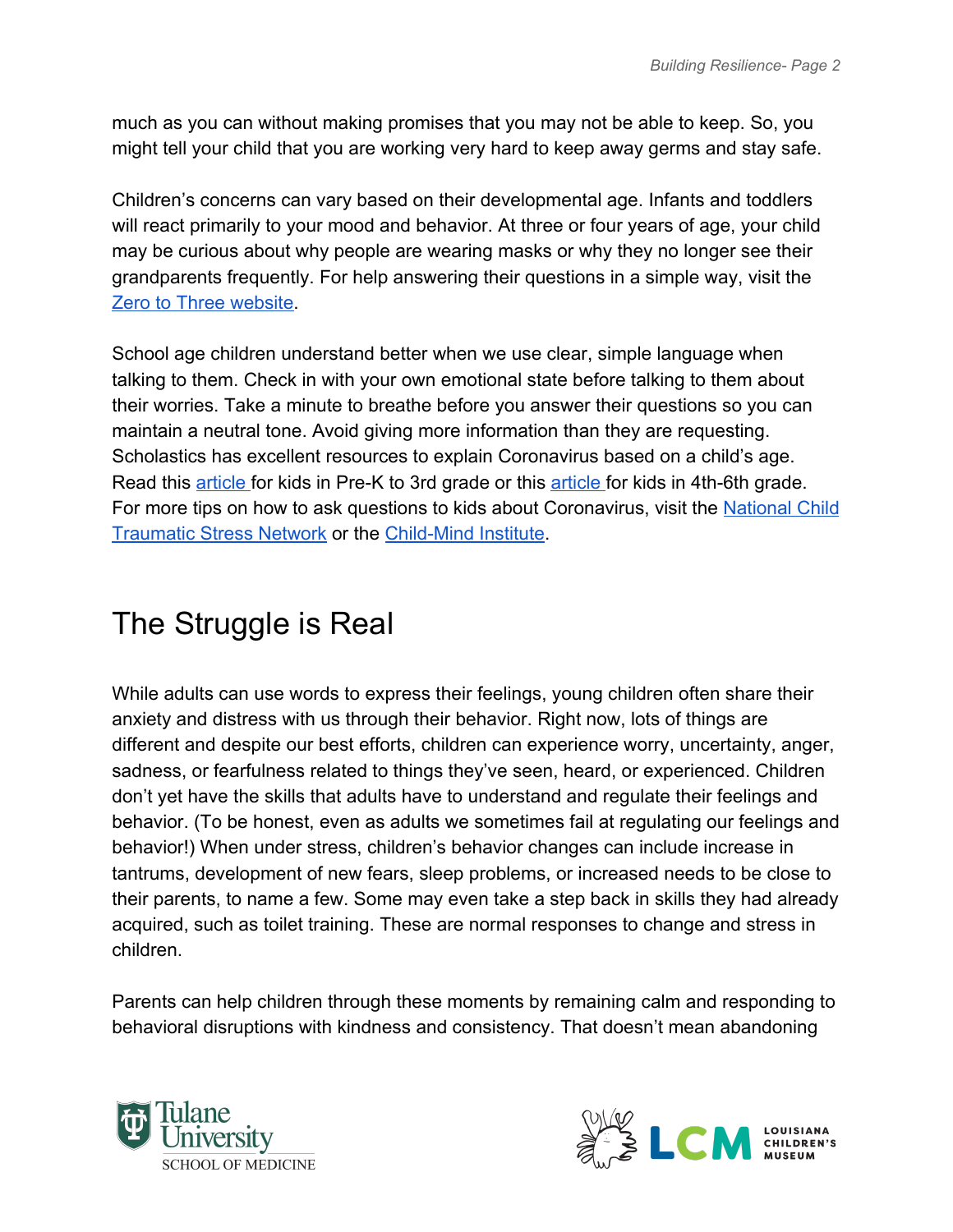all rules and limits, which would be very confusing, but it can mean giving your child more help with following the rules, helping them calm down and giving them second (or third!) chances, choosing your battles, and being patient with temporary regressions in behavior. Maintaining a comforting environment is crucial during these times. This includes creating routines, which are very reassuring to your young ones. Also, children need more loving gestures, reassurance, and enjoyable quality time with parents, even if they are not explicitly asking for it. Think about quality time and closeness as "filling your child's emotional cup." When they are drained and running on empty, the experience of feeling safe, nurtured, and close to you recharges them and fills that emotional cup back up!

Older children or teenagers may be more irritable, less interactive with family members, or may have changes in their sleep pattern or appetite. Parents can reach out to their pediatrician if a child's behavior places them or others in danger. Ask for help from your pediatrician if your child has a prolonged period of appetite loss, a prolonged or significant change in sleep patterns, or is no longer interested in activities they used to love doing.

Are you old enough to remember that saying, "Little pitchers have big ears?" It's hard to remember that our children are listening to us even when playing or in the next room. We can try to protect them from additional stress by doing our best to shield them from overhearing adult discussions about worries and problems. Keep in mind that, especially for our youngest children who don't yet have the cognitive maturity to understand the coronavirus and its implications, much of what they experience as stressful is absorbed second-hand from our reactions and demeanor.

Parents and caregivers of young children who are worried about their mental health or adjustment can also request no-cost early childhood mental health consultation through [this program](https://medicine.tulane.edu/departments/clinical-sciences/psychiatry/research/tikes) at Tulane University. In addition, another program called [TBEARS](http://www.tbears.org/) provides no-cost phone support to parents of infants and children up to age 2 years and can be reached at (504) 988-9222.



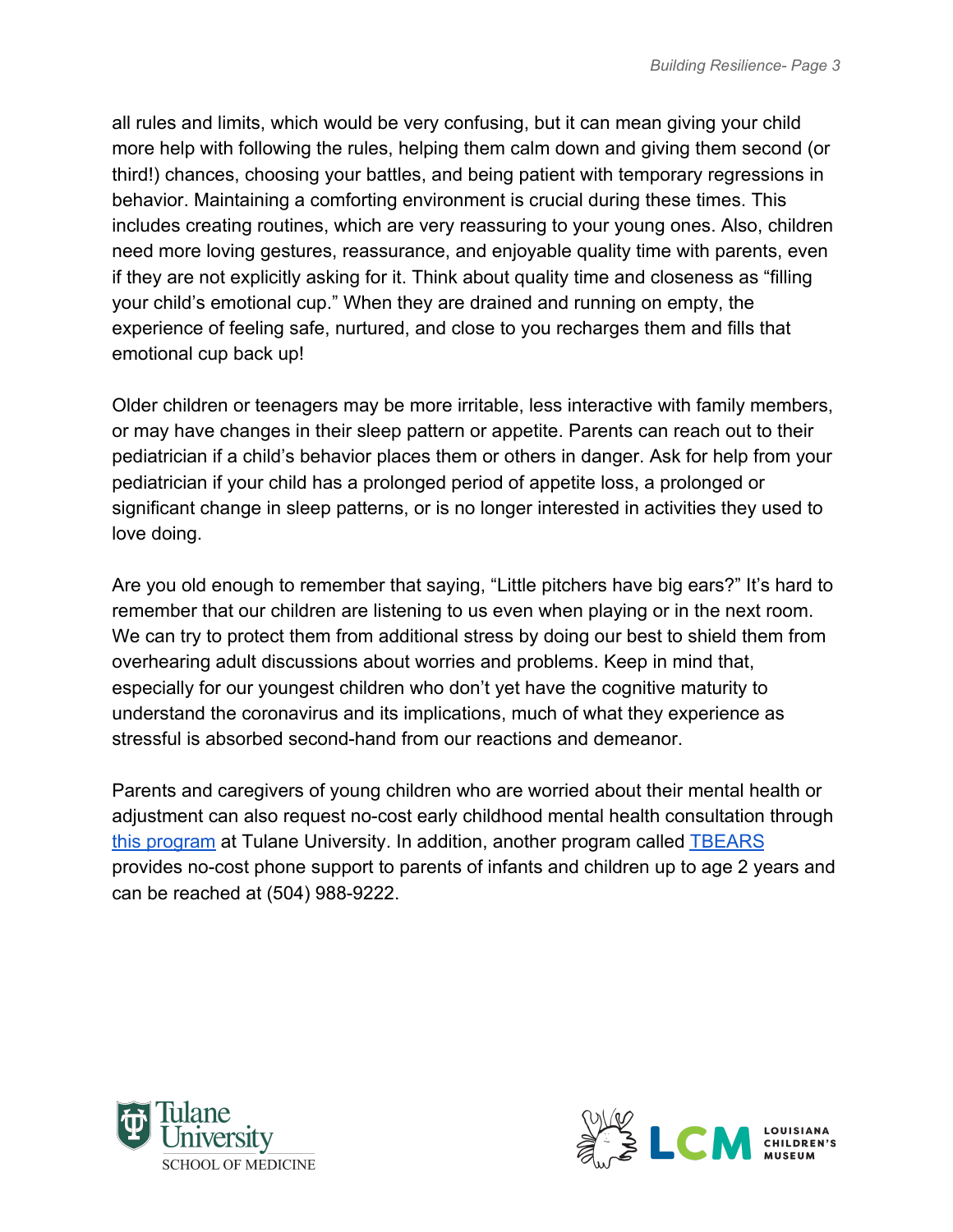#### <span id="page-4-0"></span>Positive Parenting during a Pandemic

Handling challenging behaviors with positive parenting strategies will help you manage your child's behavior while keeping them in a safe, supportive environment. This brief [article](https://www.zerotothree.org/resources/2198-nine-elements-that-power-positive-parenting) has information about nine key elements of positive parenting. This [website](https://www.cdc.gov/ncbddd/childdevelopment/positiveparenting/index.html) has information about development and positive parenting ideas for different age ranges.

Some positive parenting tips include:

- Provide frequent praise for specific things that your child is doing well. Catch them being good! Being specific in your praise lets them know what behavior you appreciate and motivates them to do more of it. Examples include, "I really like that you shared your sandwich with your brother," or "Thank you for putting away all of your toys when I told you to," or "You are such a hard worker for finishing all of your homework today!"
- Remember that the word discipline really means to guide, though we often think it means to punish. We must explicitly teach young children (show them and tell them) what we want from them. For example, it's better to tell young kids, "Put your feet back on the floor," instead of, "Stop standing on the couch." Young toddlers often benefit from redirection and distraction when they are getting frustrated or into things that are off limits. Read more about [discipline with](https://childmind.org/article/how-discipline-toddlers/) [toddlers.](https://childmind.org/article/how-discipline-toddlers/)
- Consider the reason behind your child's misbehavior when you can. Did she not understand what was expected? Is he hungry? Are they tired? Did his feelings get hurt? Did she feel that we treated her unfairly? There are times when we can identify, and potentially address, the underlying causes of challenging behavior. In addition, we can empathize with the feelings behind their actions even as we set limits or redirect inappropriate behavior.
- When children are struggling emotionally and behaviorally, one option is to do a "Time In." This involves acknowledging they are struggling, letting them know you're there if and when they want to cuddle or talk, setting a behavioral limit if needed ("You can't hit, but you can snuggle under your blanket or do some jumping jacks until you feel better"), and staying nearby while they (safely) vent



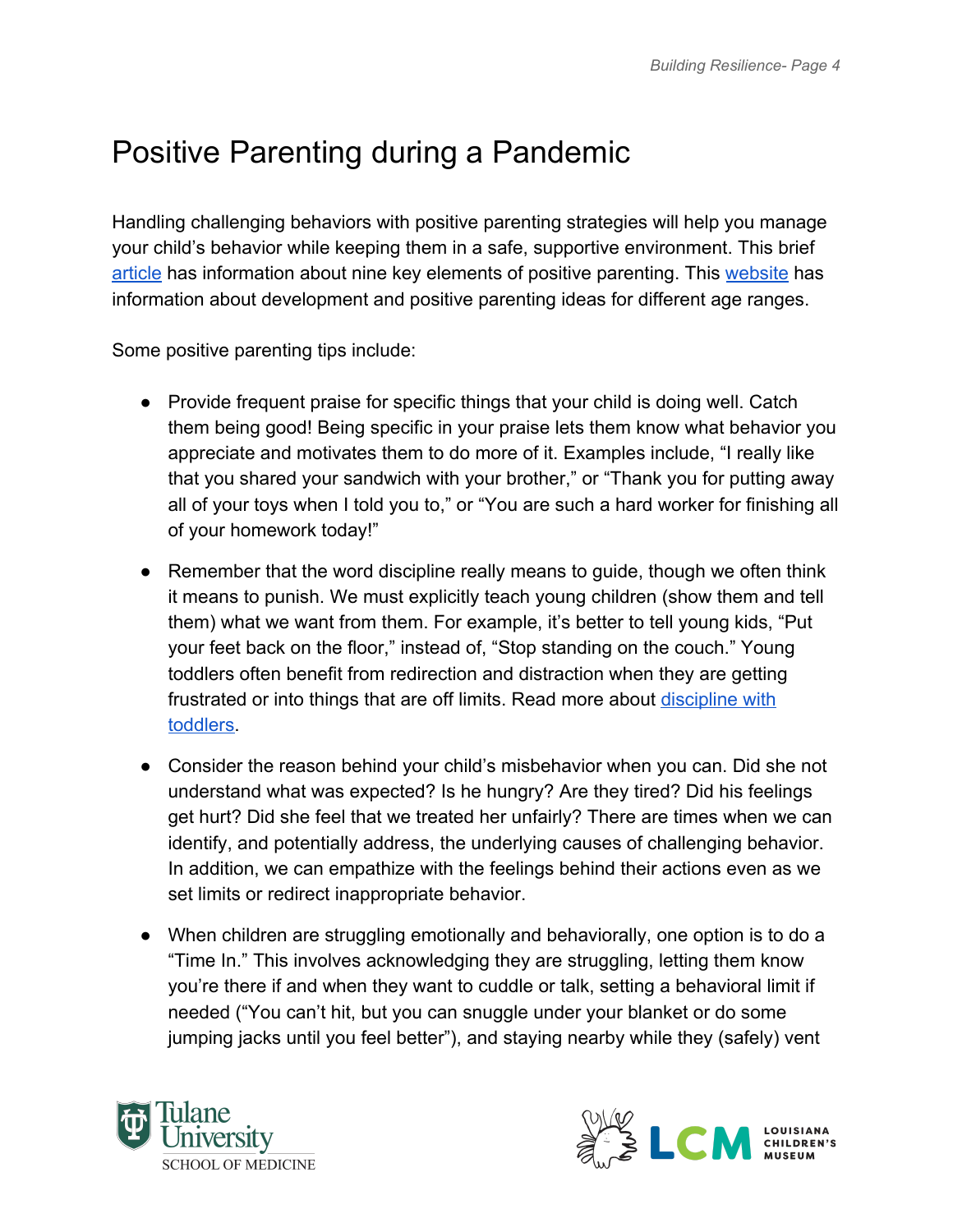their distress. Your quiet connection and presence can offer the support they need as they work through their emotions. Then, you can help them regroup and move on when they are calmer.

- Model the behavior you want. You are the most important person to your child and she will imitate things that you do. If you want her to learn to be gentle with the dog, model that behavior, help her do it, and praise her when she does it on her own. If you want him to talk respectfully to others, model talking respectfully yourself.
- Effective discipline is both firm and loving. According to the Circle of Security parenting model, children need parents and caregivers to be "bigger, stronger, wiser, and kind."
- Remember that you can use natural consequences. For example, if a child repeatedly throws a toy, a natural consequence might be losing access to that toy for the next hour before getting another chance with it. Refusing to cooperate with bath-time might mean missing a chance to watch the half-hour of television that was supposed to happen next because you ran out of time. It's helpful to let children know what the consequence will be if their behavior continues so they have fair warning!
- When children are angry, crying, or scared, they are in the emotional part of their brain. For children to be receptive to being taught or reasoned with, they need access to the more rational part of the brain. This is not easily accessible when they are experiencing strong feelings. In those moments when emotions are running high, focus on connection, comfort, and reassurance. This can be done with affectionate touch, a soft tone of voice, or other activities that you know are soothing, like rocking to music together. When your child is calm, those are moments when you can talk about behavior, problem-solve what to do differently next time or explain the reason for a rule.
- If your child is engaging in an unsafe behavior, it is important to immediately stop and remove the child from the danger. Let them know why the behavior is not okay or safe in a firm, controlled voice. If necessary, and if your child is at least 24 months old, you can use a short Time-Out to teach that aggressive or unsafe behavior is not acceptable. Three minutes of Time-Out is long enough, but you



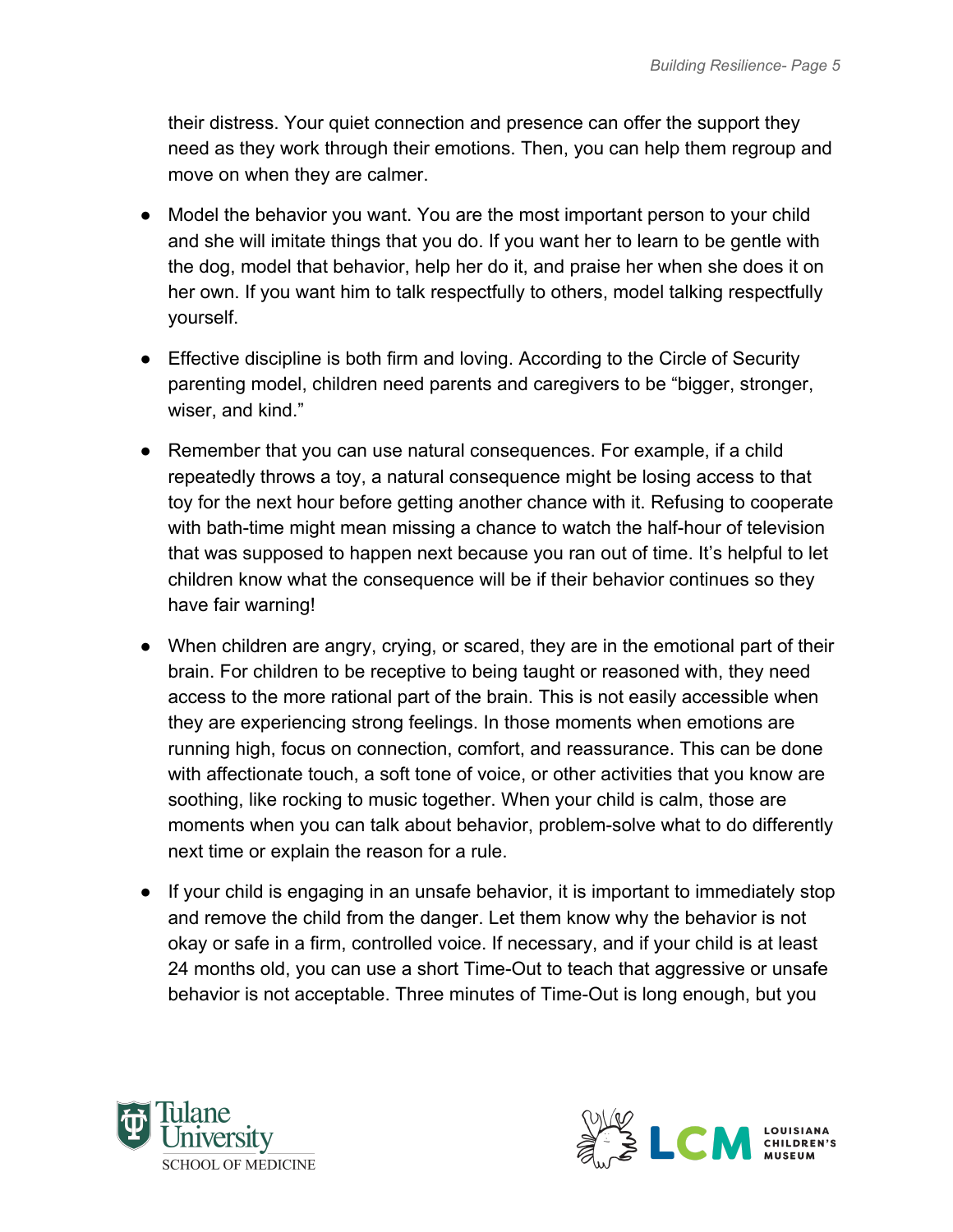can start with one or two minutes if you're teaching your child about Time-Out. The [CDC](https://www.cdc.gov/parents/essentials/timeout/index.html) offers tips about how to implement Time-Out effectively.

Many of us were spanked sometimes as children, but leaders in psychological thought now agree that spanking, hitting, and other forms of physical punishment can hurt children and do not help them behave well over the long run. In fact, spanking even results in changes in **brain development and lower IQ scores**. Physical punishment also takes away from children feeling safe and reduces the likelihood that they will come to you for help with problems.

### <span id="page-6-0"></span>Being Good Enough!

Being a "perfect parent" is an impossible task to accomplish even in the best of circumstances, let alone during a pandemic. Be kind to yourself! Do the best you can and remember that your best varies from moment to moment depending on many factors (sleep, hunger, work stress, sleep, worry, sleep!). If you lose your temper and feel bad about it afterwards, apologize and model for your child that we all make mistakes by saying, "I'm sorry." If you are striving for something as a parent right now, strive to be a "good enough" parent or caregiver; you can't get it "right" all the time. And you can't change the reality of the COVID-19 circumstances.

This quote from Emily W. King, Ph.D., nicely summarizes the current struggle for parents and caregivers:

Public Service Announcement

*Parents: What we are being asked to do is not humanly possible. There is a reason we are either a working parent, a stay-at-home parent, or a part-time working parent.*

*Working, parenting, and teaching are three different jobs that cannot be done at the same time.*



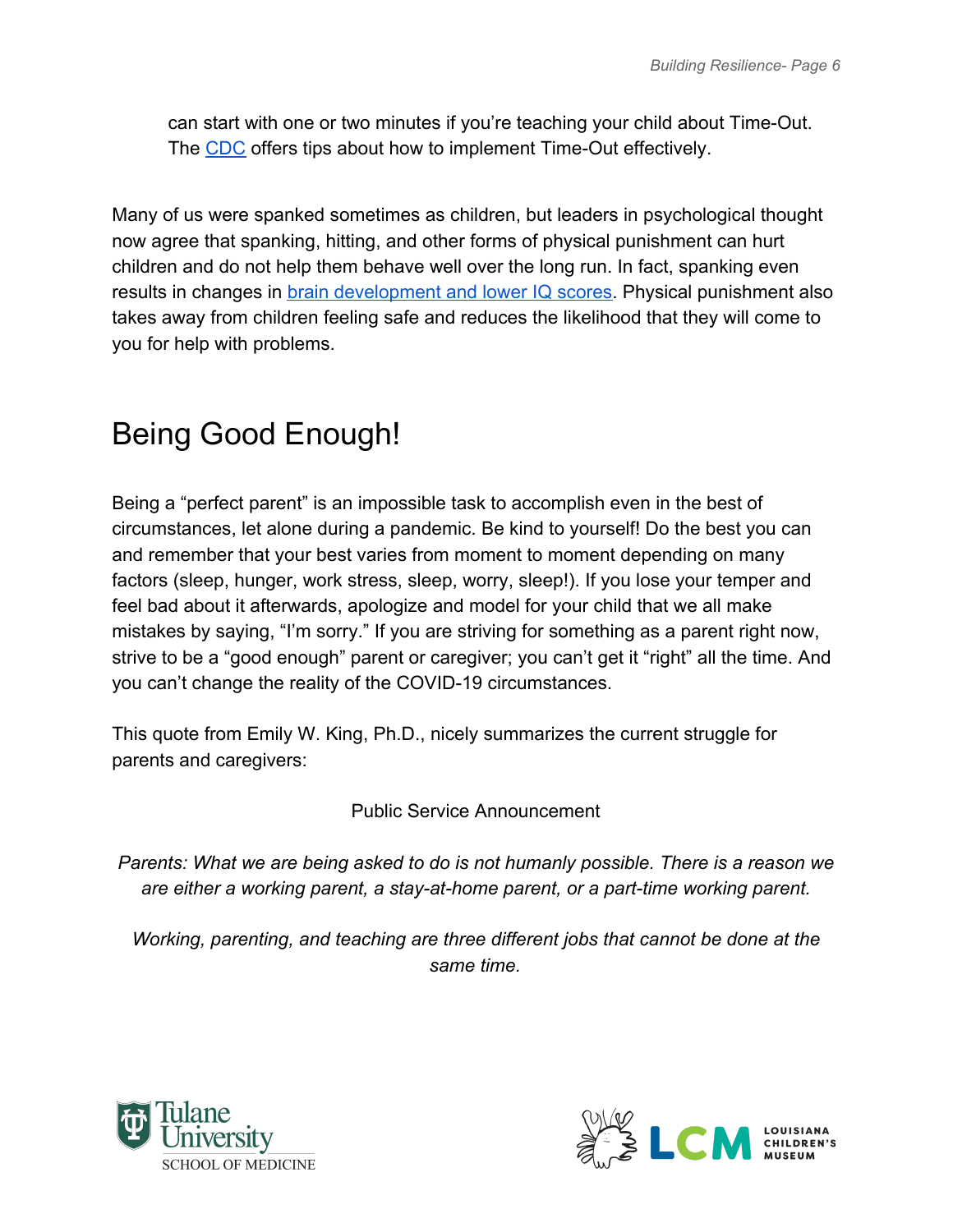*It's not hard because you are doing it wrong. It's hard because it's too much. Do the best you can.*

*When you have to pick, because at some point you will, choose connection. Pick playing a game over arguing about an academic assignment. Pick teaching your child to do laundry rather than feeling frustrated that they aren't helping. Pick laughing, and snuggling, and reminding them that they are safe.*

*If you are stressed, lower your expectations where you can and virtually reach out for social connection. We are in this together to stay well. That means mentally well, too.*

Keep in mind that in ten years, your children probably won't remember the academics they were doing during these months. Getting through this with some grace, laughter, togetherness and love is what they will remember.

# <span id="page-7-0"></span>Control What You Can

Kids feel empowered when they know they can help keep themselves safe. For school-age children, tell them they are helping to stay safe from the Coronavirus by [washing their hands properly](https://classroommagazines.scholastic.com/content/dam/classroom-magazines/magazines/home-page-logged-out/editorial/corona-virus/assets/Infographic_hand_washing.pdf) (and [having fun](https://www.youtube.com/watch?v=6__gfKaNg1Y) while doing it) and limiting their physical contact with people. For older children and teenagers, they can feel empowered through helping prepare the family by getting supplies with you, helping to prepare meals, caring for younger siblings, or delivering other quarantined family members supplies while properly maintaining social distancing. Disruptions in extracurricular activities, social gatherings, and events such as dances, prom, or graduation can put teenagers especially at risk for feeling out of control. Be mindful of these struggles, listen to their frustrations and fears, and brainstorm together on how they can celebrate these milestones virtually and/or later.

As parents and caregivers, it's helpful to remember that there's only so much you can control right now as well. Focus on the things you do have some control and choice over today.



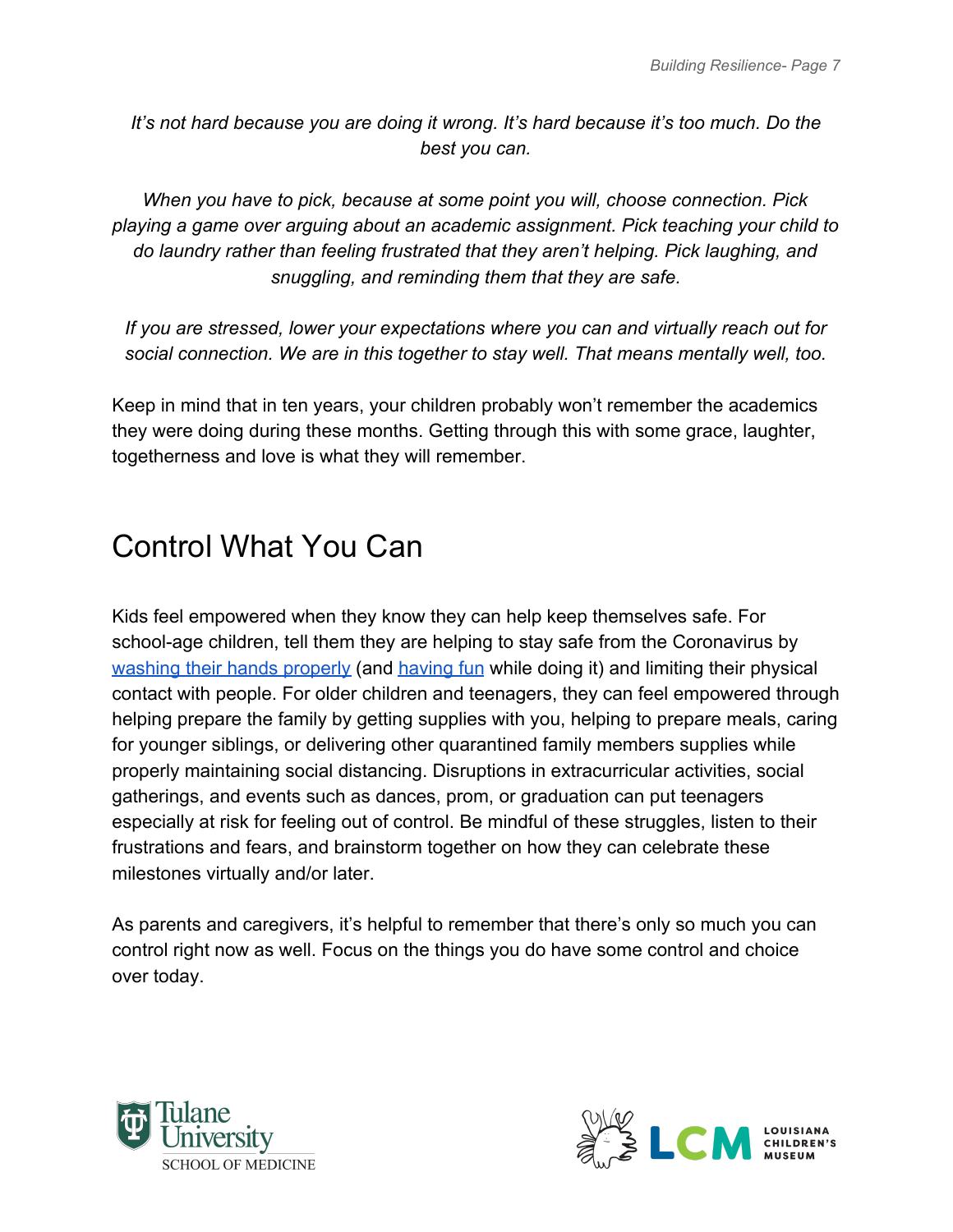# <span id="page-8-0"></span>Roll into a Routine

Routines help children feel less anxiety because they know what to expect from the day. By structuring their daily activities, you provide children with a "new normal" they can rely on. If you are at work and someone else watches your child, make the routine and ask them to help implement it. An example of a good routine includes waking up, eating breakfast, schoolwork interspersed with free-play time, naps (if appropriate), lunch, outdoor time, dinnertime, bath time, and bedtime. Try to keep bedtime and wake-up time consistent from day to day. Make the schedule together if your child is old enough and put it in a place where everybody can see it. You can even put your work schedule on it so they know when to expect you home or when you will be free from some dedicated work-at-home time. For younger children, simply maintaining the schedule as consistently as you can yourself will be reassuring to them.

As part of their daily routine, make sure children get an adequate amount of sleep. Helping children adhere to a consistent bedtime routine can help make the whole day run smoother. The American Academy of Pediatrics (AAP) recommendations on bedtime routines can be found [here](https://www.healthychildren.org/English/healthy-living/oral-health/Pages/Brush-Book-Bed.aspx) and [here](http://here/).

Many families may be struggling with providing three meals a day for their children because of the economy. To keep your children nourished, check out the [NOLA Ready](https://ready.nola.gov/home/#food) website for up to

date information regarding which schools are providing free breakfast and lunch pick-ups around you. The website also has information about food pantries and mutual aid groups you can turn to for help. You can also call 2-1-1 or reach out to Second Harvest Food Bank for more help.

One helpful tool that families can turn to for learning time is [Wide Open School](https://wideopenschool.org/), a free collection of the best online learning experiences that was started as a response to the pandemic. This website has options to help families make daily schedules and has options for online lessons for most core classes. Additionally, they connect kids to websites where they can take virtual field trips, get physically active, embrace their inner artist, and even practice emotional well-being.



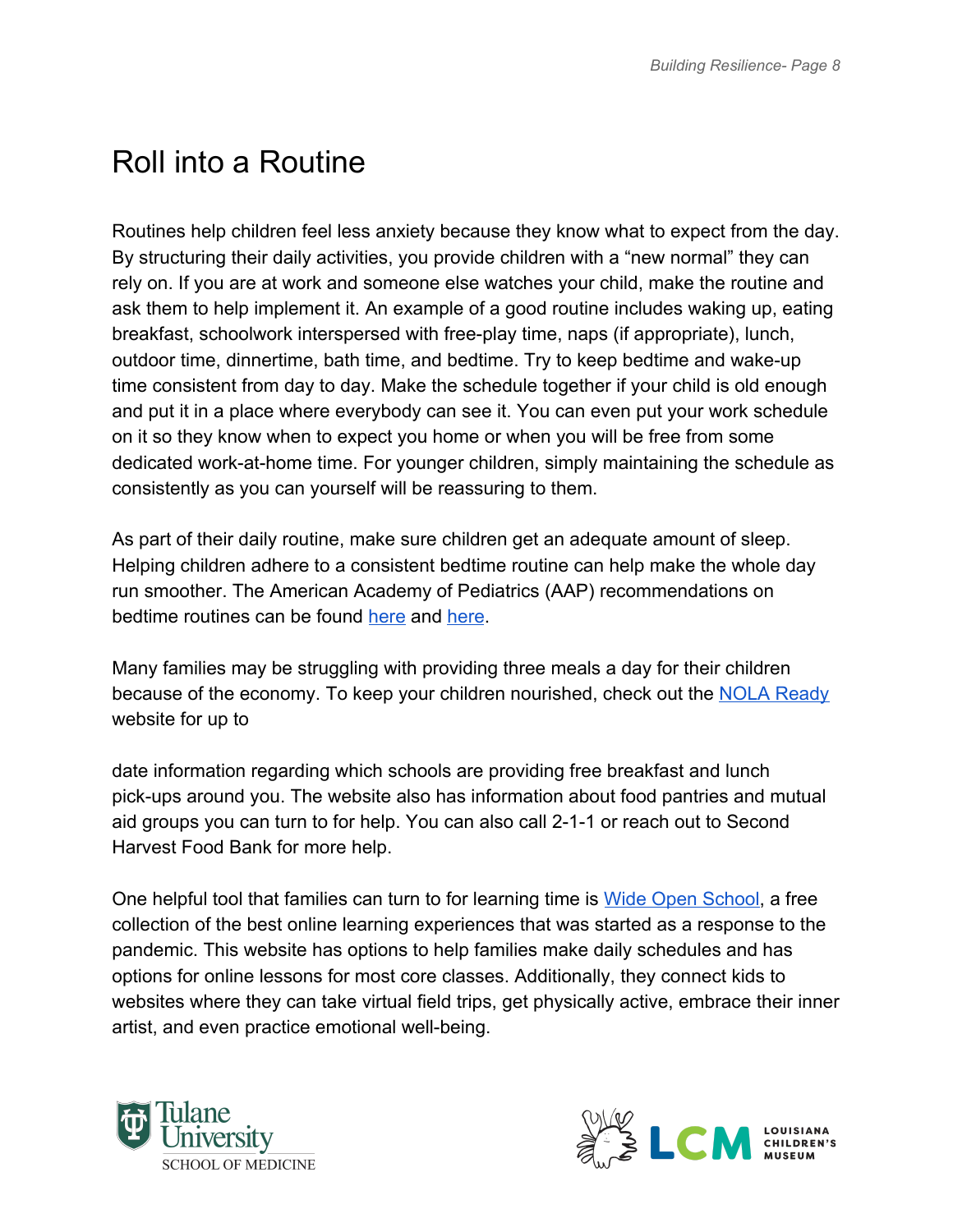### <span id="page-9-0"></span>Coping with Coronavirus Cabin Fever

After a few weeks of being cooped up at home, kids start experiencing cabin fever, which can lead to more bad behavior. One way to stop cabin fever is by planning fun activities to do together as family. Spending time having fun with family is protective and promotes resilience within your children! When kids help plan them, they also feel a sense of control in their lives. Here is a short list of fun activities your family can do together to get you started!

- Enjoy the great outdoors (click [here](https://www.healthychildren.org/English/health-issues/conditions/chest-lungs/Pages/Getting-Children-Outside.aspx) for outdoor activities you can do while social distancing)
- Build an indoor fort
- [Free stories to stream on your electronics](https://stories.audible.com/start-listen)
- Make playdates via FaceTime or Zoom
- Make cards for loved ones
- Water balloon fights
- Have a family movie night
- Garden together
- Cook or bake together
- Decorate your steps with sidewalk chalk
- Take advantage of free trials, like on [Noggin](https://www.noggin.com/?s_kwcid=AL%2111196%213%21428955605744%21b%21%21g%21%21%2Bgames%20%2Bfor%20%2Bkids&gclid=Cj0KCQjw4dr0BRCxARIsAKUNjWRSRteeCqUN3Fx_83NNZXOZn3HXAIgSGwCVq5hb_f7NaAVQw8i9FDoaAoM7EALw_wcB) (but be mindful of expiration dates!)
- Loui[s](https://www.youtube.com/user/lachildrensmuseum)iana Children's Museum offers [virtual enrichment lessons](https://www.youtube.com/user/lachildrensmuseum) featuring fun activities you can do with your child
- For more great activity options, also visit the NCTSN website at this [link.](https://www.nctsn.org/resources/simple-activities-children-and-adolescents)



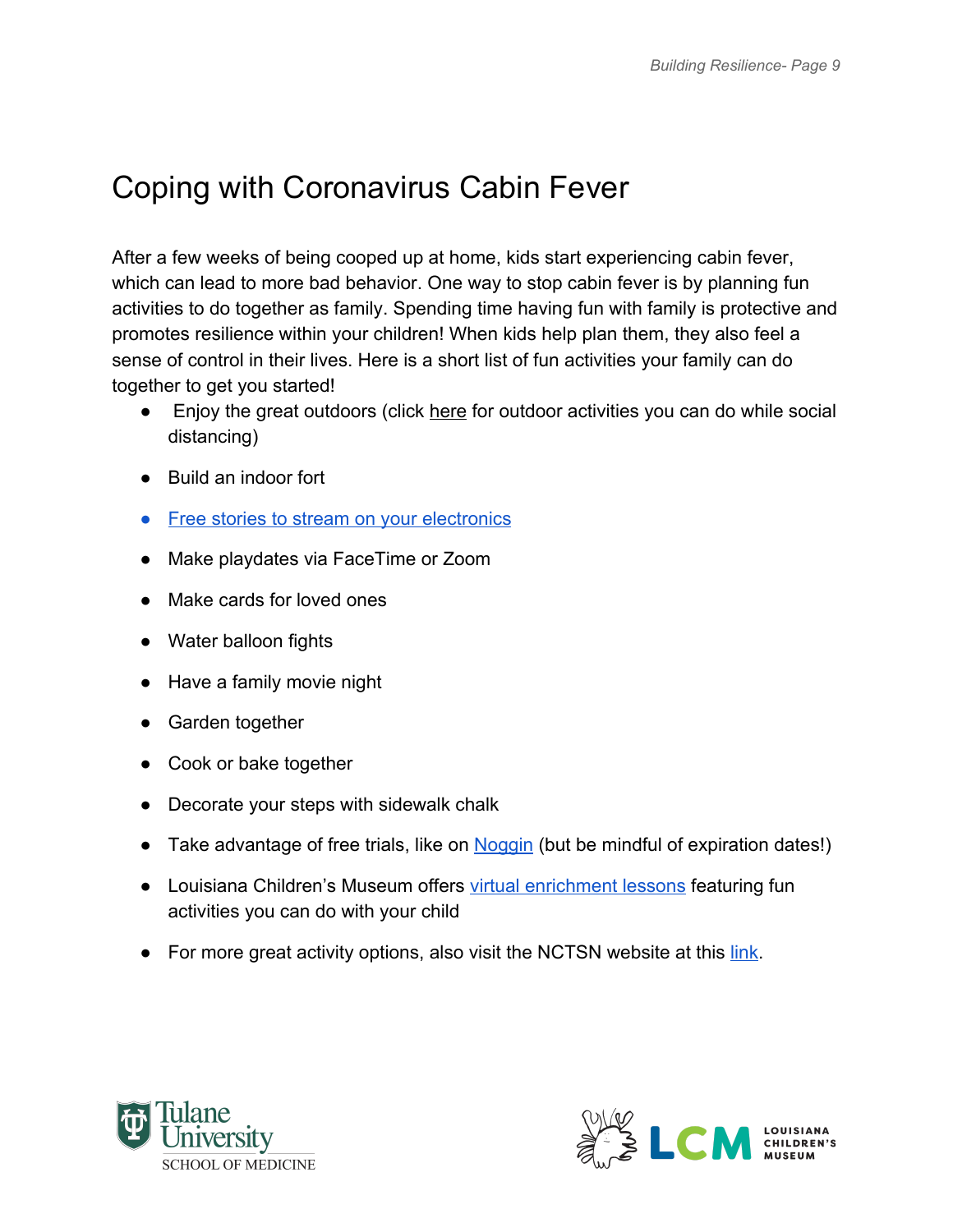### <span id="page-10-0"></span>Be Mindful of Media

Staying updated about the pandemic is important but can also increase anxiety for everyone. The news can be especially scary for children. They may be scared that they or their loved ones will get sick. They may not entirely understand what they are hearing and seeing, which can further increase anxiety. Limit how much news you and your children are exposed to. When talking about the news, ensure that your younger children are not in the room with you.

For children (13+) who understand what is happening, watch together so you can answer their questions. Use open ended questions to start discussions with them regarding what they know, what questions they have, and how they are emotionally processing it all. Visit the [NCTSN](https://www.nctsn.org/sites/default/files/resources/fact-sheet/supportingchildren-covid-factsheet.pdf) website for help with how to format questions.

### <span id="page-10-1"></span>Screen Time Tips

Abandon your guilt at the door - parenting and working from home in the time of COVID-19 is stressful enough without adding on the screen time guilt! Screen time will likely increase now that children are home all day. The key to media use is maintaining a balance. In addition to

watching their favorite shows or movies, make sure that children are also doing things they need to do to stay healthy, such as eating, sleeping well, going outside, completing schoolwork. Keep kids safe from inappropriate content by turning parental controls on for all electronic devices. Create a media use plan as a family so that everybody knows the rules around screen time, appropriate media content, and other related matters. Follow this [link](https://www.healthychildren.org/English/family-life/Media/Pages/How-to-Make-a-Family-Media-Use-Plan.aspx) for more help on how to make your family's media use plan through the American Academy of Pediatrics.

Also remember that social distancing does not have to mean social isolation! Encouraging your children to maintain social connectivity using technology for Facetime or Skype or other video conferencing options with loved ones and friends to help them maintain a sense of community. It can also ease worries they may have about being



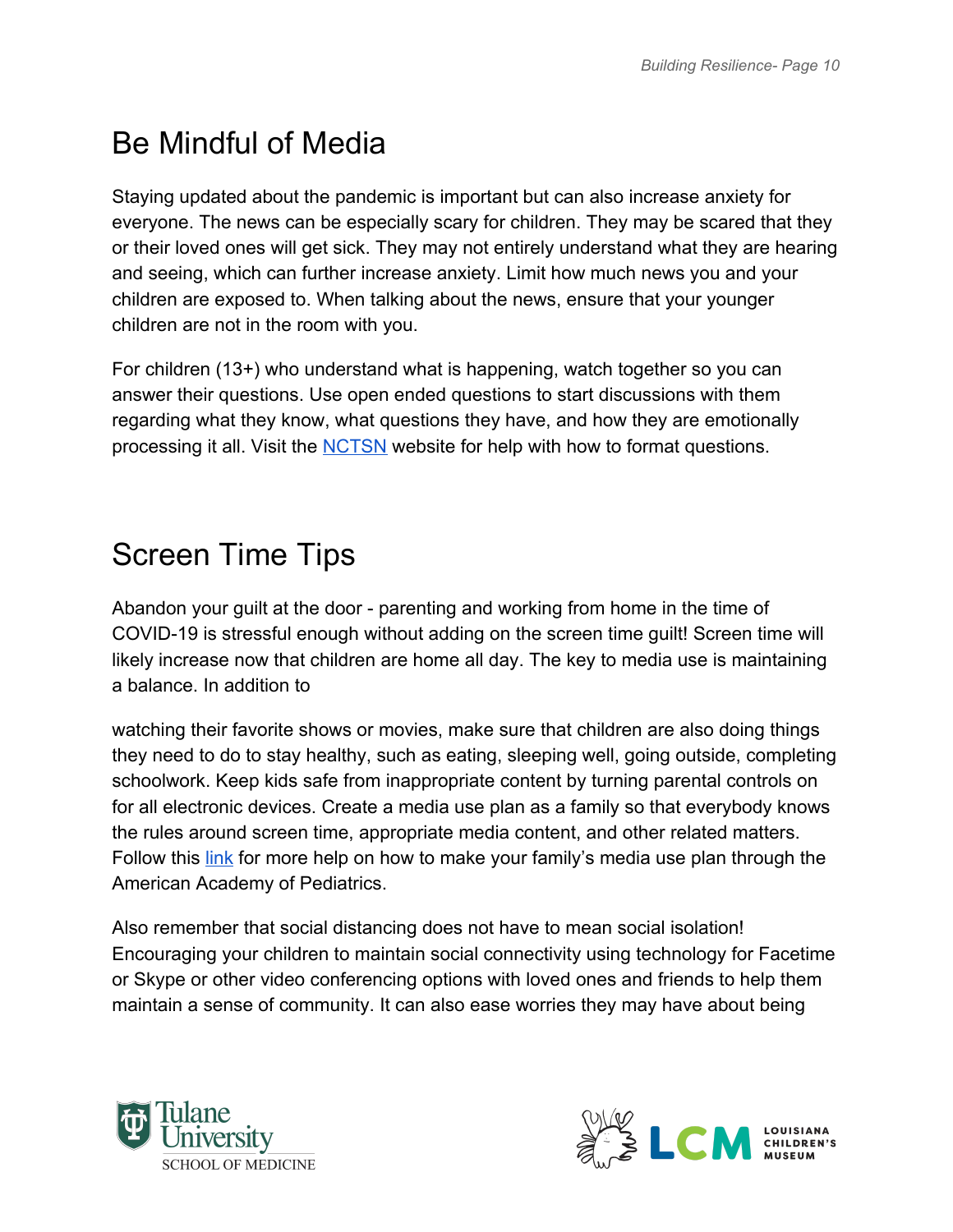separated from loved ones they may be used to seeing regularly, such as grandparents. Also, if you work during the day, they can check in with you while you are away.

#### <span id="page-11-0"></span>Promote Positive Coping

As this pandemic continues to unfold, regularly check in with your child to see how they are doing emotionally. Listening without interruption can be a powerful tool. Some kids may need help in expressing how they feel through other activities, like playing or drawing. Play with your child by doing things your child wants to do. Let them take the lead and follow along. You can encourage your children to express themselves through storytelling, drawing, or other creative activities. Young children may not know a lot of words to talk about emotions, so offering them words, such as "It's normal to feel sad or scared" in response to what they are saying can be helpful. Encourage older children to ask questions and share their feelings with you. Teenagers who share their emotions with you are not always looking for solutions or reframing of their concerns. Avoid comparing their problems with those of others. Listen to their frustrations and rephrase what they are saying to validate their emotions. Ask them how you can be helpful in supporting them. For more information on how to talk to teens, visit this [link](https://www.healthychildren.org/English/family-life/family-dynamics/communication-discipline/Pages/How-to-Communicate-with-a-Teenager.aspx).

Remind your children that although we do not have all the answers, you and your family are doing everything you can do to stay safe. The goal is to reassure your child without making them promises that you cannot keep.

You can help your children learn about their feelings and how to cope with strong emotions. Young children need help from caregivers to co-regulate their feelings and behavior throughout childhood as they learn to regulate themselves. They need you to be curious about, identify, and name their feelings to help them learn the language and nature of emotions. At a time when they are calm, talk with them about what they can do with their feelings. For example, teach them how to blow out "dragon fire" breaths when they are angry to help get the angry feelings out. Later, when your little one is angry about not having something he wants, you can empathize ("I know, it's so hard that it's not time to play with that, but I know you'll be able to do it later") and then encourage him to try blowing his dragon fire breaths to feel better. [Read more](https://www.zerotothree.org/resources/294-first-feelings-the-foundation-of-healthy-development-starting-from-birth) about helping young children cope with feelings.



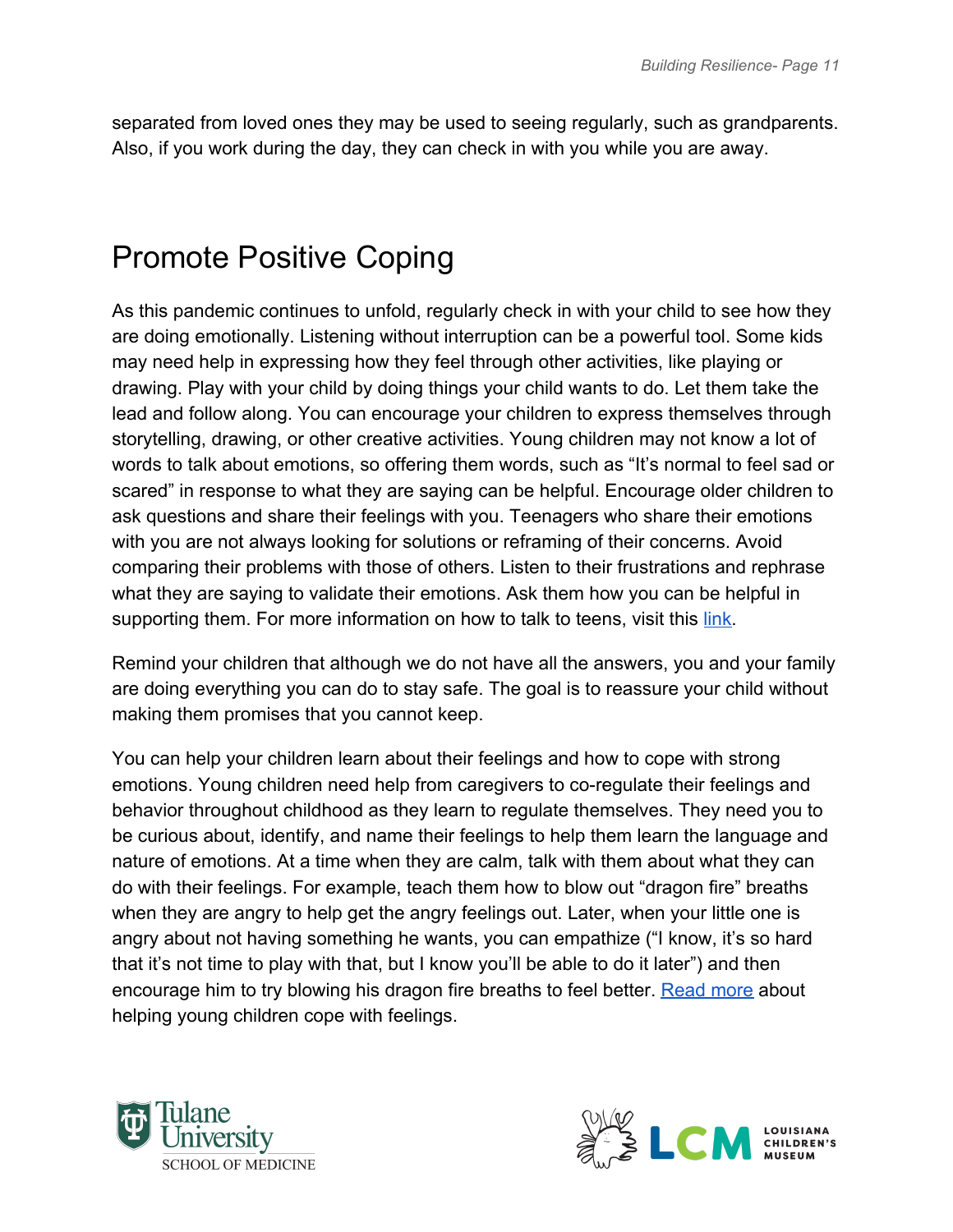There has never been a better time for families to work together to practice coping strategies. Deep breathing can be a helpful technique for people of all ages. [Sesame](https://www.youtube.com/watch?v=_mZbzDOpylA) [Street](https://www.youtube.com/watch?v=_mZbzDOpylA) has an excellent video about belly breathing geared towards young children. Feelings charts can be helpful

particularly for younger kids to put a name to the emotions they are experiencing. A website called ["Stop Breathe Think](https://www.stopbreathethink.com/kids/)" provides excellent resources for mindfulness and other relaxation techniques to use when kids feel distressed.

Check out other resources for a wide variety of [ideas for families](https://childmind.org/coping-during-covid-19-resources-for-parents/) coping with Coronavirus, including for families who have children with special needs, such as [autism spectrum disorder.](https://www.autism.org/covid-19-resources/)

#### <span id="page-12-0"></span>Self-Care for Caregivers

Remember the importance of caring for yourself, even in small ways. Self-care could be in the form of taking a warm bath or reading part of a book in peace. It could be practicing mindfulness for 10-15 minutes a day using this [tutorial](https://ggia.berkeley.edu/practice/mindful_breathing?_ga=2.32543678.1411241857.1586688730-862840046.1586688730). Reach out for support and connection with your friends and family members. Text your best friend. Have phone calls or video calls with loved ones when you can. Watch a funny video on Youtube and laugh. Think of 10 small things you were grateful for today. Get outside, move, stretch, and feel the sun on your face, even if only for a few minutes. Try to get good sleep. Remember to eat and stay hydrated. Free apps like **Insight Timer** have guided meditations and relaxing visualizations.

Also be gentle with yourself, forgive yourself for mistakes you make, and remember that it is okay for you to aim for "good enough" rather than perfection. In fact, consider taking a few minutes at the end of the day to appreciate yourself for your efforts and all the amazing things that you're doing for your family despite the stress you're under! Replay the good moments that happened that day and savor them in your mind and heart.

If the stress of this is overwhelming, reach out to your community. Many support networks have developed during this time to serve you. Here are some examples. A full list of resources can be found on this [website](https://ready.nola.gov/home/#distress).



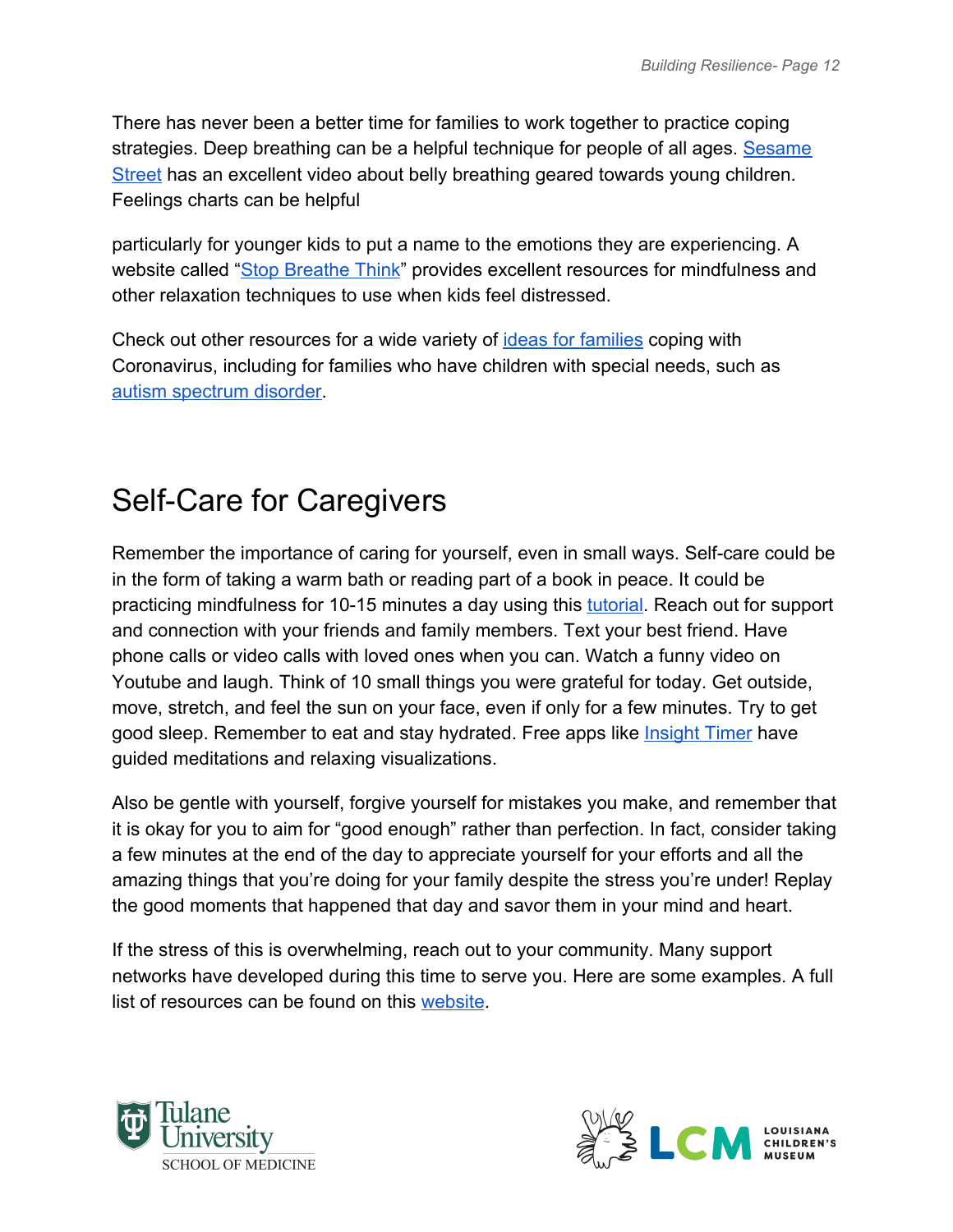The City of New Orleans has partnered with Institute of Women & Ethnic Studies (IWES) to create **#GetYaMindRight** – a virtual support group which will be led by psychiatrist and trauma expert, Dr. Denese Shervington. Participants can learn how to understand and manage thoughts, feelings and fears during this pandemic.

- Mon, Wed, Fri 10:15am
- Visit MHSDLA.org for more details.
- RSVP at HealingIsTheRevolution@iwesnola.org

Center for Hope Children and Family Services- Dr. Patrice Sentino at 504-241-6006 is offering free telehealth counseling services

Keeping Calm through COVID Hotline is open 24/7 at 1-866-310-7977 if you are feeling overwhelmed with stress, fear, and anxiety about the uncertainty surrounding COVID.

#### <span id="page-13-0"></span>Parenting Together Under Stress

Some of us are parenting solo, some as couples, and some in other caregiving arrangements with family or friends. What unifies us in this moment is our need for compassion both for ourselves and for one another.

It is natural that we are stretched thin right now and perhaps feeling a little brittle and vulnerable. Not to mention exhausted! It is not unusual for loved ones to be more impatient and irritable with each other. Tempers may be flaring more easily, criticism may be rolling off our tongues, and we may be feeling underappreciated or overlooked. Taking a moment to acknowledge that each of us is struggling in a unique way may create a little space for us to take things less personally. Perhaps we can counterbalance the effects of stress by finding small ways to show our partners that they are appreciated and heard. Saying a simple thank you or perhaps sharing with our partner one thing about them that we genuinely appreciate at the end of the day may help ease some of their burden. A small note of admiration placed in an unexpected place may be enough to leave a smile on their face. While these gestures of affection may not erase the very real struggles that we are facing, they may lift some of the



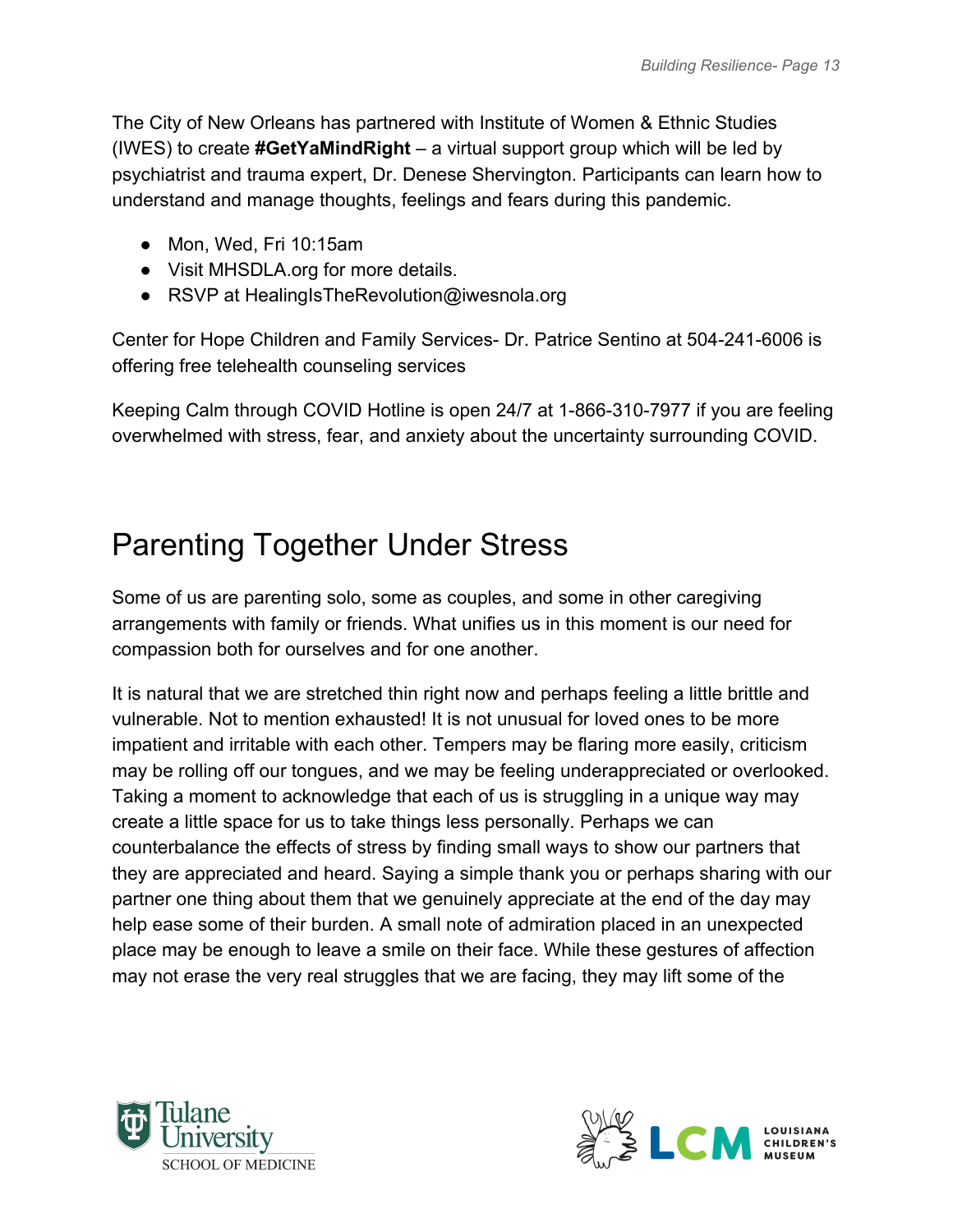heaviness of the burdens placed on our shoulders by strengthening our connection with one another.

When we do need some help or support from our partners, carving out time to clearly and respectfully make our request can lessen opportunities for misunderstanding. If we are on the other end of the request, listening intently to what our partner is really saying may prove to be insightful. Giving our partners a much needed 30-minute break from kids and household responsibilities may be enough to sustain them for the rest of the day. Perhaps finding fifteen minutes to cuddle on the couch and listen to music or share a foot rub can be enough to strengthen a sense of connection and togetherness.

Don't forget that we need the same basic things that our children need – recognition, empathy, understanding, patience, love. Sometimes, especially under stress, it's even harder to give those things to our partners and to ourselves. Remember that we're all in this together and we're all important to our children, no matter the specifics of our roles and responsibilities. Cultivate that sense of compassion for yourself and for others.

#### **Compassion**

By Miller Williams

<span id="page-14-0"></span>*Have compassion for everyone you meet, even if they don't want it. What seems conceit, bad manners, or cynicism is always a sign of things no ears have heard, no eyes have seen. You do not know what wars are going on down there where the spirit meets the bone.*



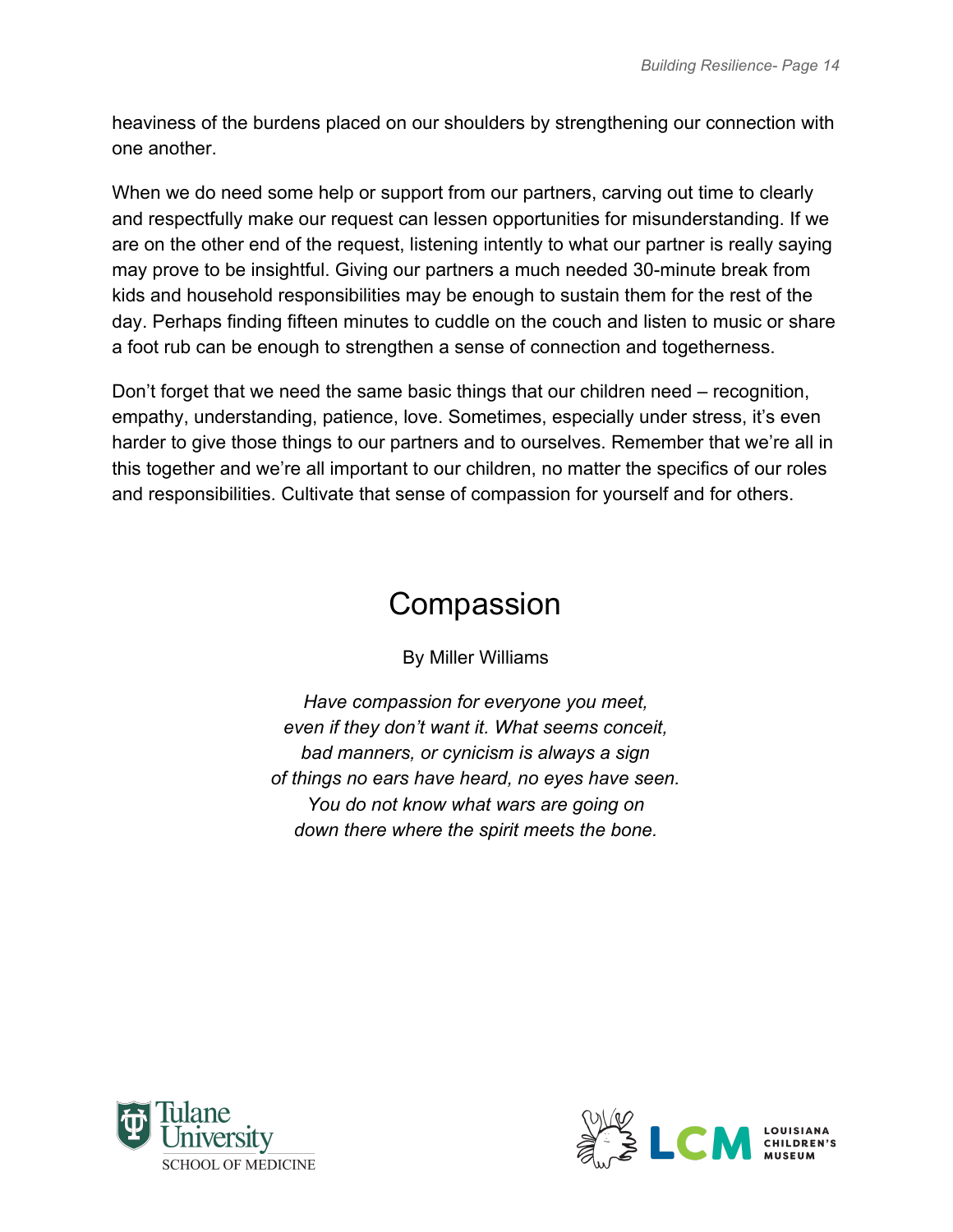#### <span id="page-15-0"></span>Making it Work

- Tackling schoolwork with your child from home? Let's acknowledge that this is a huge challenge. Award yourself and your kids some "Homeschool Hero" badges because you all deserve it!
- Just a few things to keep in mind as you all adjust to this new reality of doing school from home:
- Do not expect perfection from your children or yourself!
- Kids tend to behave differently at home with caregivers and siblings than they would at school with teachers and peers. It's (probably) harder for you to take the teaching role with them.
- Create a schedule to help your child know when it's schoolwork time and when it's time for other activities. Morning might be a good time for schoolwork, when kids are rested and fresh. But keep in mind that your schoolwork schedule will be different for different families.
- In addition to classwork online or with academic materials, remember to build in time during the day for:
	- "Recess" outdoor activity and movement
	- Creative play blocks, dollhouses, art materials, cars and trucks...
	- Sensory play movement, playdough, play in water, sandbox...
	- Focused fun time with parent/caregiver they'll enjoy having your full, positive attention even for short periods of playtime
	- Alone time children benefit from some solitary play and rest time too. With oversight to ensure safety, children under 2 years may only be able to play on their own for a few minutes; 3-year-olds for up to 10 or 15 minutes; 4-year-olds for about 20 minutes; and 5 years and older for 30 minutes or more.
	- Snack time keep your child hydrated and re-energized with snacks.



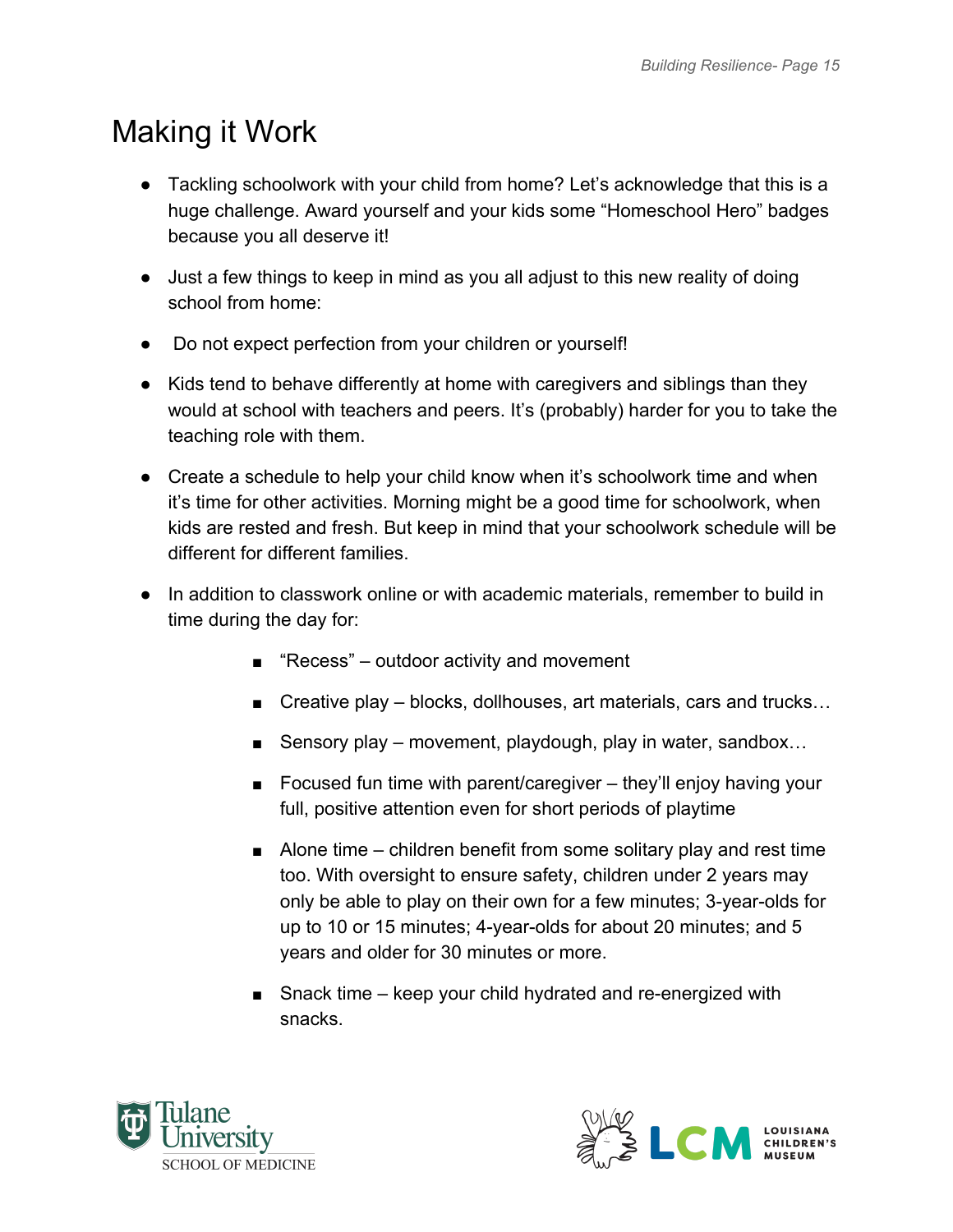- Rest time need we say more? We all need some time to just chill!
- Chores and other responsibilities (particularly for older children)
- Include stress-relieving activities does reading relieve stress for your child? Or maybe it's climbing the tree in your backyard. Or cuddle-time with you. Make sure they get some of that stress relief time every day.
- Make sure that there is screen-free time during the day, for the other types of play, interaction, and rest mentioned above.
- Consider space for your child's schoolwork. Is there a relatively quiet corner or room where you child can work? Can you store school supplies in that area so they can be found easily? Can you add something to make it comfortable (a pillow to sit on when watching online instruction)?
- Every child is different you will be learning what your child needs from you to maximize their ability to tackle schoolwork:
	- How much support does your child need? Does she need your help getting started but then focuses well on her own for up to 30 minutes? Does he do well with reading assignments but get frustrated with math? Do they focus well for half an hour but get distracted and fidgety after that?
	- As you get a sense of when and how your child works best, you can adapt the schedule and when and how you give extra support to help them. Maybe with one child you need to remind them to take breaks before they become cranky. Maybe with another child you need to sit next to them for the first 10 minutes to get them going. Maybe one child needs a short stretch break every 15 minutes.
	- Remember that every child is different, and that age, temperament, interests, and learning styles affect how they approach and accomplish schoolwork. Also realize that kids are different in terms of how well they pay attention, how well they tolerate frustration, how well they work independently, and how persistent they are.



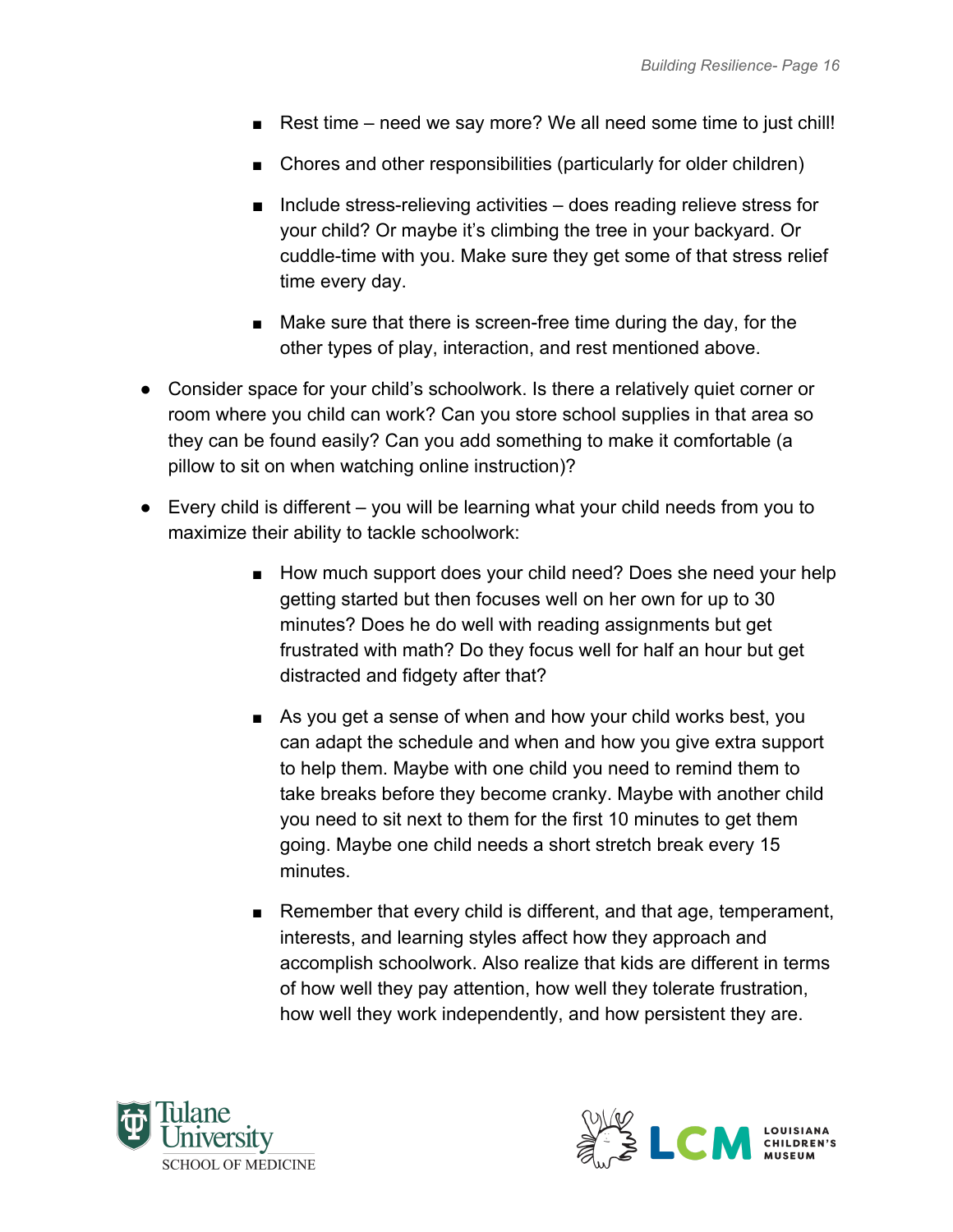- Vary the length of learning sessions to suit your child's needs and remember to build in breaks.
- Praise effort much more than the outcome!! Praise will encourage your child to keep working and will help them feel good about their efforts!
	- When you focus on giving praise, it also helps you remember to notice how much they're trying and what they're doing well.
	- Start where they are with your praise; they want to please you! If your child is only able to focus for 5 minutes, start by praising them when they focus and work for small periods of time - "Good job working hard on that problem!"
	- Again, praise effort more than the outcome! "I love how you kept trying even though that sentence was hard," "You did a wonderful job sticking with that whole page of questions," or, "I'm proud of you for paying attention while your teacher was talking."
- Incentives Having additional motivation when work is tough can be helpful. Maybe your child can earn a star after every assignment they finish, and if they earn five stars they get an extra story at bedtime. Or an incentive can be that when you finish this math page, we'll take our break and walk around the block.
- Pick your battles. Parenting is a marathon, not a sprint! When frustration is building, take a breath and ask yourself how much this battle is worth the cost. If a situation with your child is pushing you over the edge from being firm but kind, it's probably not worth it. Take a break and try again later.
- There will be mistakes. There will be tears. There will also be laughter, pride, and growth. Be gracious, kind, and forgiving with yourself and your kids!
- Find additional resources and ideas about schooling at home:
	- [Tips For Homeschooling During Coronavirus](https://www.npr.org/2020/03/23/820228206/6-tips-for-homeschooling-during-coronavirus)
	- [How to Homeschool During the Novel Coronavirus Outbreak](https://www.goodhousekeeping.com/life/parenting/a31806310/coronavirus-homeschool-tips/)
	- [Top 8 tips for teaching your kids at home\](https://www.businessinsider.com/8-tips-from-elementary-school-teacher-teaching-kids-at-home-2020-3)